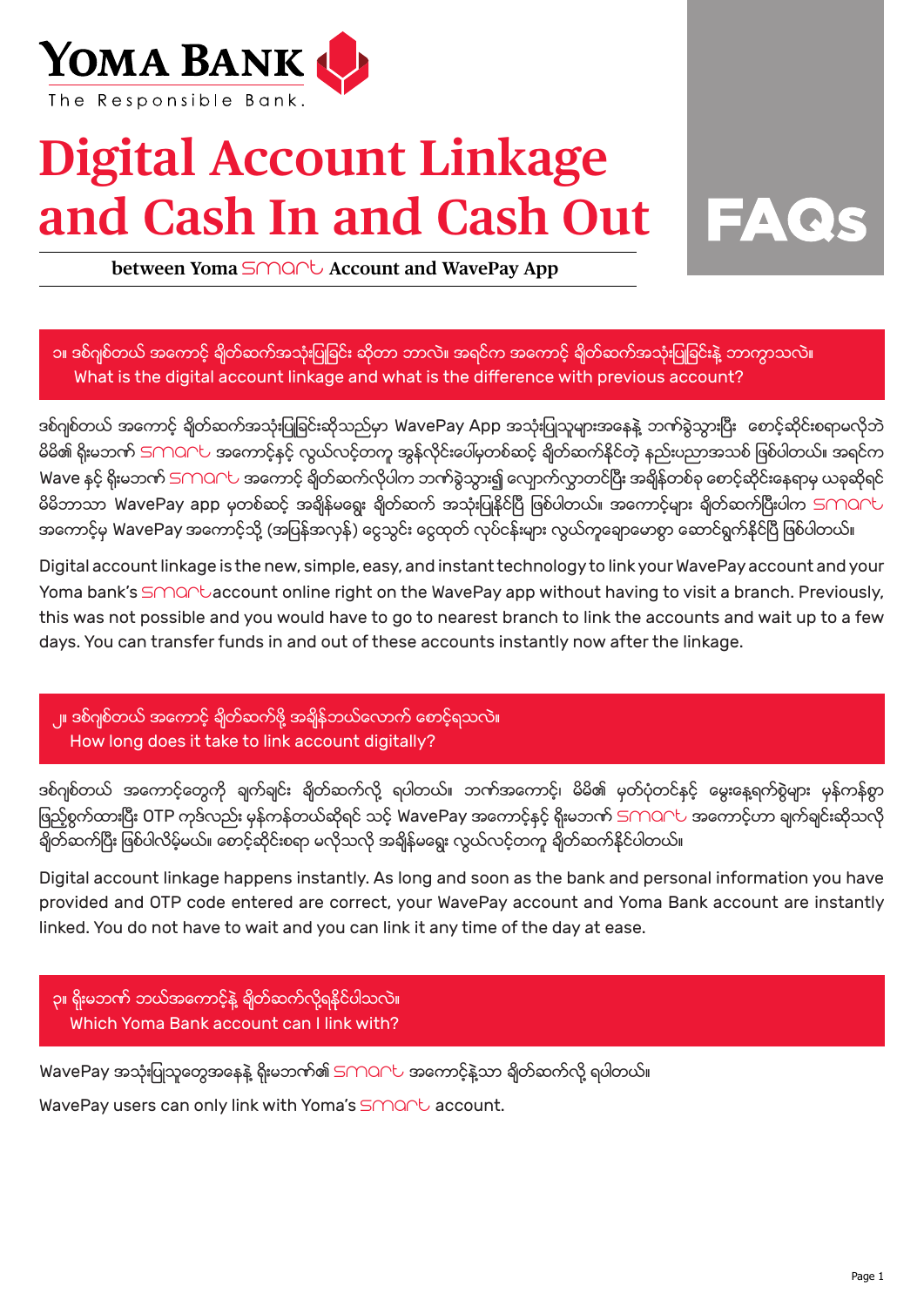၄။ WavePay အကောင့်နှင့် ရိုးမဘဏ် စာရင်းရှင် (သို့) ခေါ်ယူအပ်ငွေစာရင်း အကောင့်နှင့် ချိတ်လို့ရပါသလား။ Can I link my WavePay account with Yoma bank's current account or call deposit account?

မရပါဘူး။ WavePay အကောင့်ကို ရိုးမဘဏ်၏ SMOCL အကောင့်ဖြင့်သာ ရိုတ်ဆက်နိုင်ပါတယ်။ WaveChannel app အသုံးပြုတဲ့ အေးဂျင့်တွေသာ စာရင်းရှင်အကောင့် သို့မဟုတ် ခေါ်ယူအပ်ငွေစာရင်းအကောင့်နှင့် ချိတ်ဆက်အသုံးပြုနိုင်ပြီး ဘဏ်ခွဲသွား၍ လျောက်လွှာ တင္ရမွာ ျဖစ္ပါတယ္။

No, you cannot. WavePay users can only link their Yoma's SMART account. WaveChannel agents can link with either their current account or call deposit account by applying at the branch.

၅။ Wave Agents ေတြက Wave Pay app သုံးၿပီး SMART ႏွင့္ Wave ခ်ိတ္ဆက္နိုင္ပါသလား။ Can Wave Agents make linkage via WavePay app?

မရပါဘူး။ WavePay အကောင့်ကို ရိုးမဘက်၏ SMOCL အကောင့်ဖြင့်သာ ရိုတ်ဆက်နိုင်ပါတယ်။ WaveChannel app အသုံးပြုတဲ့ အေးဂျင့်တွေသာ စာရင်းရှင်အကောင့် သို့မဟုတ် ခေါ်ယူအပ်ငွေစာရင်းအကောင့်နှင့် ချိတ်ဆက်အသုံးပြုနိုင်ပြီး ဘဏ်ခွဲသွား၍ လျောက်လွှာ တင္ရမွာ ျဖစ္ပါတယ္။

No. Agents have to come to Branch to do so. Wave Money has 2 apps\_WaveChannel and WavePay. If agents are using WaveChannel app and they want to link bank accounts, it's BAU process\_ they register as Wave agent, Wave team verifies them, approves them, then open Yoma current account and link them manually.]

၆။ အကောင့်ချိတ်ရာတွင် 'ချိတ်ဆက်မှု မအောင်မြင်ပါ' ဟု ပြနေသည်။ ဘာကြောင့် ချိတ်မရတာလဲ။ It shows 'Linking Failed' when I try to link my account. Why?

'ရိုတ်ဆက်မှု မအောင်မြင်ပါ' ဟု ပြသနေတာဟာ တစ်စုံတစ်ရာ မှားယွင်းမှုကြောင့် ရိုတ်ဆက်မှု မအောင်မြင်ခြင်း ဖြစ်ပါတယ်။ မိနစ် အနည်းငယ် ေစာင့္ဆိုင္းၿပီး ေနာက္တစ္ႀကိမ္ ႀကိဳးစားၾကည့္ပါ။

 'Linking Failed' is due to an unexpected error when trying to link the two accounts. Wait for a few minutes and try again.

ဂု။ အကောင့်ချိတ်ရာတွင် 'အကောင့်အမျိုးအစား မှားယွင်းနေပါသည်' ဟု ပြနေသည်။ ဘာကြောင့် ချိတ်မရတာလဲ? It shows 'Invalild Account Type' when I try to link my account. Why?

'အကောင့်အမျိုးအစား မှားယွင်းနေပါသည်'ဟု ပြသနေတာဟာ ဖြည့်သွင်းလိုက်တဲ့ အကောင့်နံပါတ်မှာ ရိုးမဘဏ်၏ SMOAU အကောင့်နံပါတ် မဟုတ်ခြင်းေကြာင့် ဖြစ်ပါတယ်။ အကောင့်နံပါတ်ကို သေချာပြန်စစ်ပြီး ေနာက်တစ်ကြိမ် ကြိုးစားကြည့်ပါ။

'Invalid Account type' is because the account number you have entered may be other account type at Yoma Bank, such as current account or call deposit account. Check the account type and try again.

၈။ အေကာင့္ခ်ိတ္ရာတြင္ 'အေကာင့္မွာ ယာယီပိတ္ထားပါသည္' ဟု ျပေနသည္။ ဘာေၾကာင့္ ခ်ိတ္မရတာလဲ? It shows 'Inactive Bank Account' when I try to link my account. Why?

'အေကာင့္မွာ ယာယီပိတ္ထားပါသည္' ဟု ျပသေနတာဟာ ျဖည့္သြင္းလိုက္တဲ့ အေကာင့္နံပါတ္မွာ အသုံးမျပဳေသာ၊ အလုပ္မလုပ္ေသာ ဘဏ်အကောင့် ဖြစ်နေခြင်းကြောင့် ဖြစ်ပါတယ်။ ရိုးမဘဏ် Call Center ၀၉ ၇၉၆ ၆၂၉ ၆၆၂ (သို့) နီးစပ်ရာဘဏ်ခွဲ သို့ ဆက်သွယ်ပါ။

'Inactive Bank Account' may be because this account has been suspended or closed. Please contact Yoma Bank Call Center 09 796 629 662 or go to the nearest branch.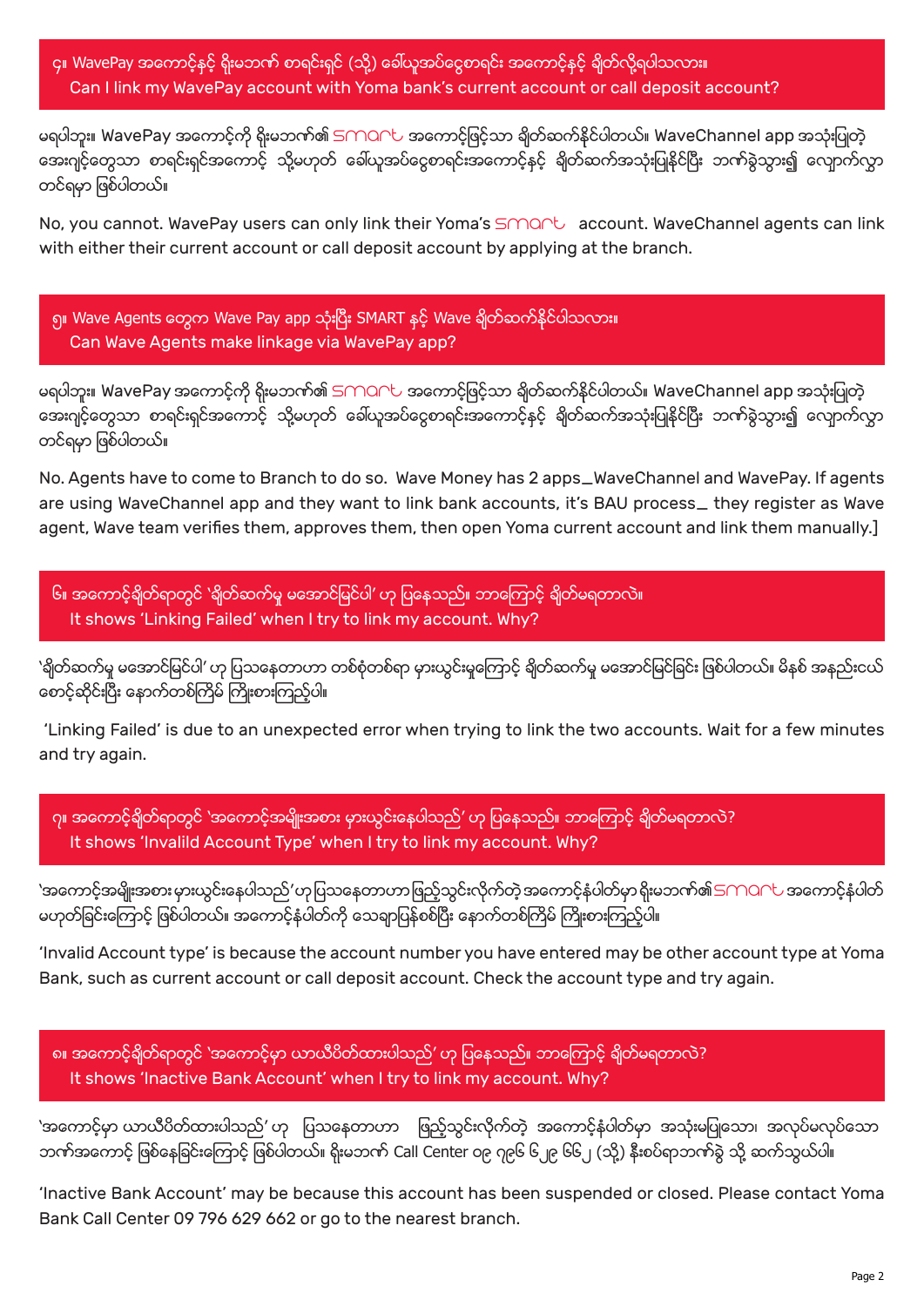၉။ အကောင့်ချိတ်ရာတွင် 'ချိတ်ဆက်ထားပြီး ဖြစ်ပါသည်' ဟု ပြနေသည်။ ဘာကြောင့် ချိတ်မရတာလဲ? It shows 'Already Linked' when I try to link my account. Why?

'ရိုတ်ဆက်ထားပြီး ဖြစ်ပါသည်' ဟု ပြသနေတာဟာ ဖြည့်သွင်းလိုက်တဲ့ အကောင့်နံပါတ်မှာ ရိုတ်ဆက်ပြီးသော အကောင့် ဖြစ်နေခြင်းကြောင့် ဖြစ်ပါတယ်။ အဲဒီအကောင့်နဲ့ သင် တစ်ခါမှ မချိတ်ဆက်ဘူးပါက Wave Call Center ၀၉၇ ၉၀၀၀ ၉၀၀၀ သို့ ဆက်သွယ်ပါ။

If 'Already Linked' message is displayed, it is because the same account has already been linked with a Wave account. If this was not you, please contact Wave Call Center 097 9000 9000.

၁၀။ အေကာင့္ခ်ိတ္ရာတြင္ 'အေကာင့္ မေတြ႕ရွိပါ' ဟု ျပေနသည္။ ဘာေၾကာင့္ ခ်ိတ္မရတာလဲ? It shows 'Bank Account Not Found' when I try to link my account. Why?

'အကောင့်မတွေရှိပါ' ဟု ပြသနေတာဟာ ဖြည့်သွင်းတဲ့ အကောင့်နံပါတ်မှာ ရိုးမဘက်ရဲ့ အကောင့်နံပါတ် မဟုတ်တာကြောင့် ဖြစ်ပါတယ်။ ရိုးမ ဘဏ် အကောင့်နံပါတ် ဟုတ်မဟုတ် သေချာပြန်စစ်ဆေးပြီး နောက်တစ်ကြိမ် ကြိုးစားကြည့်ပါ။

'Bank Account Not Found' is displayed when the account number you have entered is not found at Yoma Bank. Check your account number and ensure it is from Yoma Bank and try again.

၁၁။ အကောင့်ရိတ်ရာတွင် 'မွေးသက္တရာဇ် မတူညီပါ' ဟု ပြနေသည်။ ဘာကြောင့် ရိတ်မရတာလဲ? It shows 'DOB do not match' when I try to link my account. Why?

'မွေးသက္တရာဇ် မတူညီပါ' ဟု ပြသနေတာဟာ WavePay အကောင့်ဖွင့်ထားတဲ့ မွေးနေ့ရက်စွဲနှင့် ရိုးမဘက် SMOAC အကောင့် ဖွင့်ထား ေသာေမြးေန႔ရက္စြဲ မကိုက္ညီျခင္းေၾကာင့္ ျဖစ္ပါတယ္။ Wave Call Center ၀၉၇ ၉၀၀၀ ၉၀၀၀ သို႔ ဆက္သြယ္ပါ။

'DOB do not match' is displayed when the date of birth you registered on WavePay account and that of Yoma's SMART account are not the same. Contact Wave Call Center 097 9000 9000 for more details.

၁၂။ အေကာင့္ခ်ိတ္ရာတြင္ 'မွတ္ပုံတင္ မတူညီပါ' ဟု ျပေနသည္။ ဘာေၾကာင့္ ခ်ိတ္မရတာလဲ? It shows 'NRC do not match' when I try to link my account. Why?

'မှတ်ပုံတင် မတူညီပါ' ဟု ပြသနေတာဟာ WavePay အကောင့်ဖွင့်ထားတဲ့ မှတ်ပုံတင်နှင့် ရိုးမဘက် SMOAL အကောင့် ဖွင့်ထားတဲ့ မှတ်ပုံ တင် မကိုက်ညီခြင်းကြောင့် ဖြစ်ပါတယ်. Wave Call Center ၀၉၇ ၉၀၀၀ ၉၀၀၀ သို့ ဆက်သွယ်ပါ။

'NRC do not match' is displayed when the national ID that you registered on WavePay account and that of Yoma's SMART account are not the same. Contact Wave Call Center 097 9000 9000 for more details.